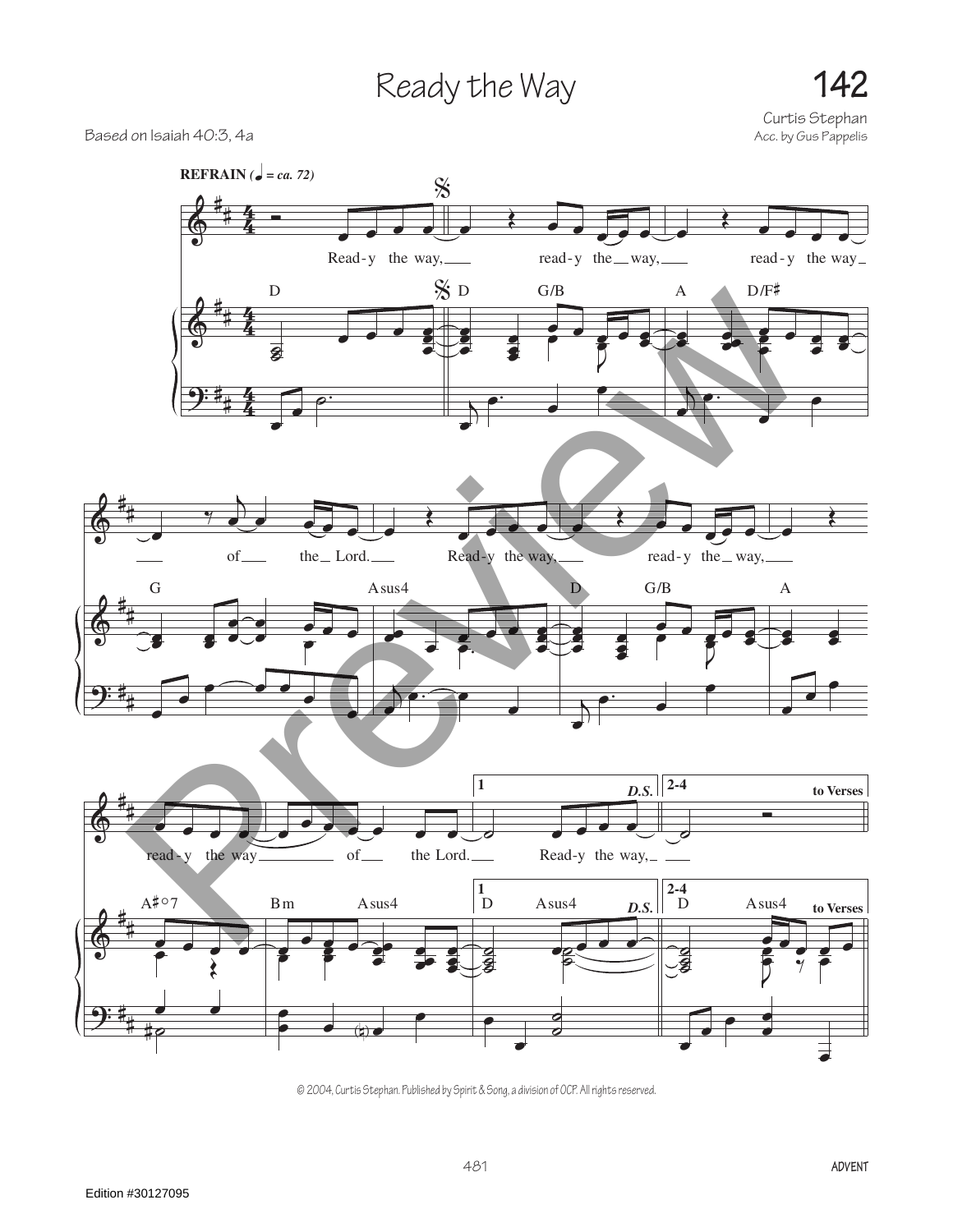**142—Ready the Way (2)**



**Advent**

Edition #30127095